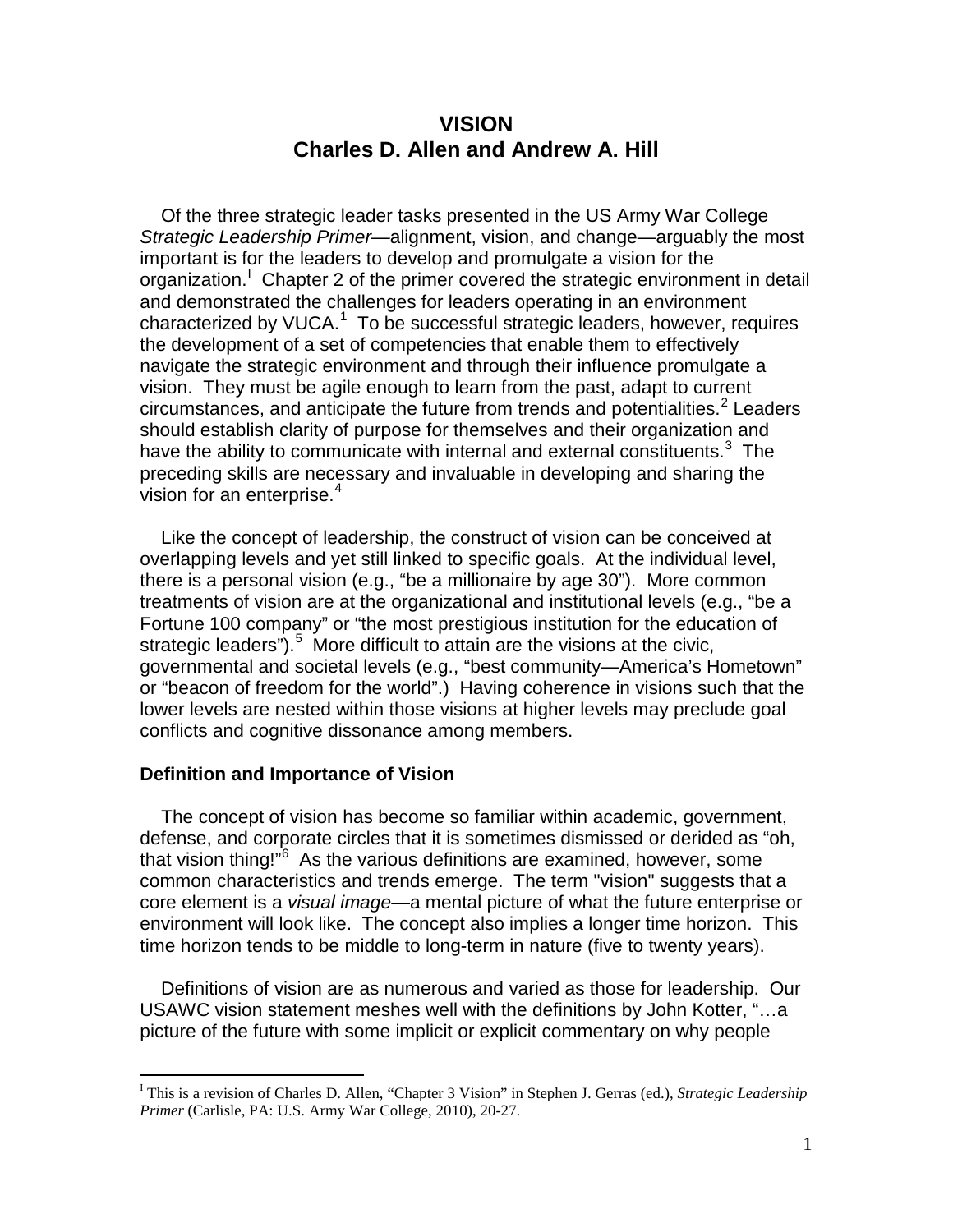should strive to create that future"<sup>[7](#page-7-6)</sup> and Peter Senge, "...a shared picture of the future we seek to create" and "…pictures… that foster genuine commitment and enrollment rather than compliance."<sup>[8](#page-7-7)</sup> Practically, visions should be clear and concise, communicate a sense of purpose—the raison d'être, and be shared with others. When enterprise members perceive it as worth the effort, the vision creates energy, commitment, and belonging. When shared by all participants, the vision can bring people to significant achievements.

So defined, vision transcends all levels of an organization. The importance of vision is demonstrated through many facets. It provides a sense of identity for individuals and members of organizations. An effective and enduring vision becomes part of the culture that dictates how people behave and serves as a motivating influence on their actions. Visions compel and guide. For senior leaders, visions serve as touchstones as well as aligning mechanisms for decisions and actions. For strategic leaders, a vision is important for spanning organizational boundaries. A statement of vision not only directs internal members, but is useful in influencing and garnering support from external stakeholders by building consensus and providing access to otherwise unavailable resources as well.

Vision provides a sense of ultimate purpose, direction, and motivation for all members and activities within an enterprise. It provides an overarching concept that serves to initiate and then specify goals, plans, and programs. The process of developing the vision offers a means of analyzing and understanding the pressures and exigencies of the external environment. The vision helps to identify what in the environment is important, what requires action, and what action should be taken. It also establishes and reinforces the basic values of the enterprise and of its leaders.

Visions are intended to be enduring. During the process of environmental scanning and organizational diagnosis, however, it may become apparent that the vision has become out of focus or irrelevant. The visioning process allows leaders and their enterprises to define the vision, to rediscover and affirm the vision during times of stress and turbulence, or to adjust and adapt the vision to better align the enterprise with its environment. Consider the following visions and statements from across an array of domains (national, societal, and corporate).

*We hold these truths to be self-evident; that all men are created equal; that they are endowed by their creator with certain unalienable rights; that among these are life, liberty, and the pursuit of happiness; that to secure these rights, governments are instituted among men, deriving their just powers from the consent of the governed.*

Declaration of Independence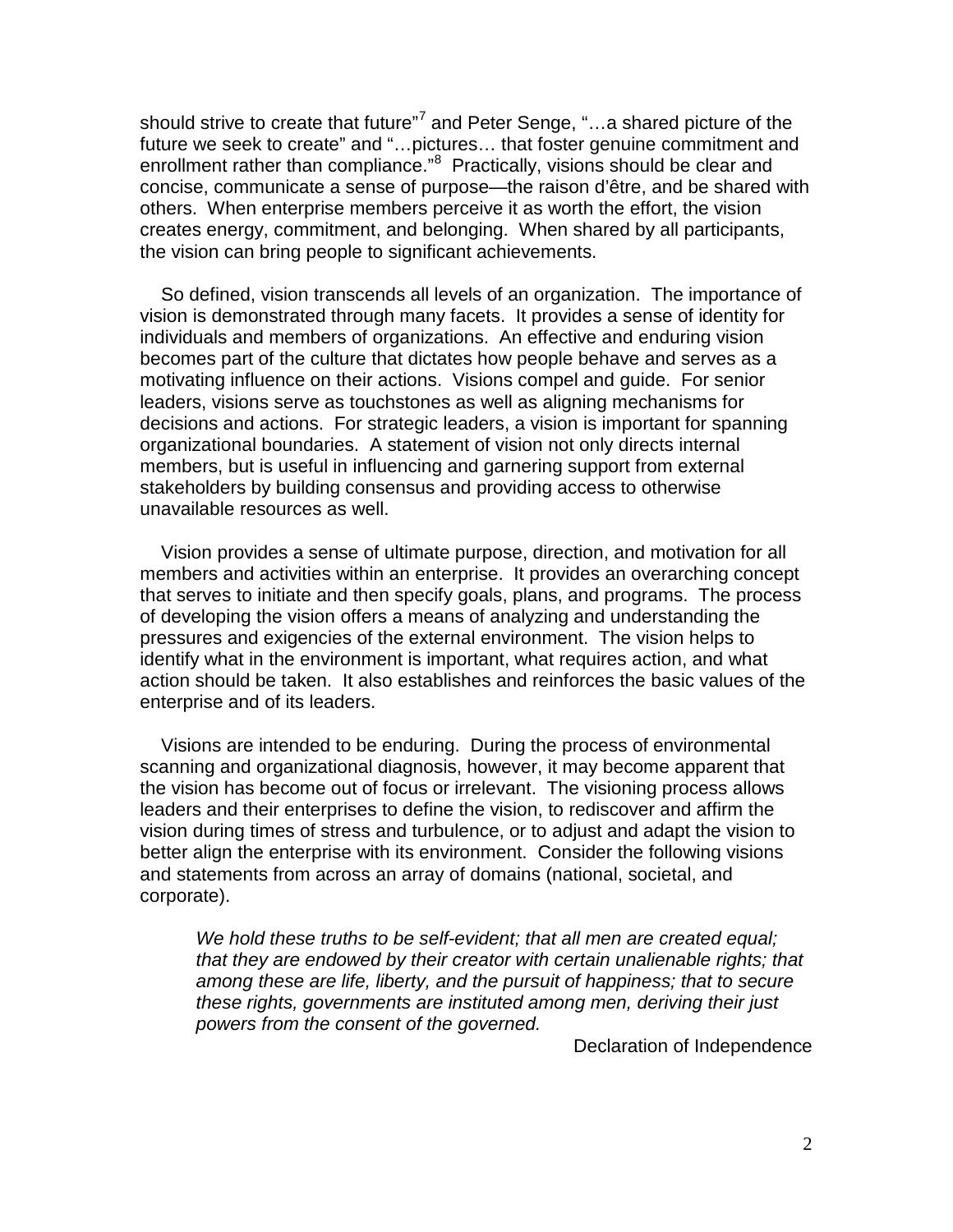*When the architects of our republic wrote the magnificent words of the Constitution and the Declaration of Independence, they were signing a promissory note to which every American was to fall heir. This note was a promise that all men would be guaranteed the inalienable rights of life, liberty, and the pursuit of happiness.* [9](#page-7-8)

Dr. Martin Luther King, Jr.

*To enable people and businesses throughout the world to realize their full potential.*[10](#page-7-9)

Microsoft

*Google's mission is to organize the world's information and make it universally accessible and useful. [11](#page-7-10)*

Google

*Saving people money to help them live better*. [12](#page-7-11)

**Walmart** 

Should visions be sacrosanct and unchanging? No, visions help leaders and enterprises sustain relevancy in changing environments. What if Steve Jobs and Apple Computer, Inc. stayed the course with its 1976 vision of "An *Apple* on every Desk"?<sup>[13](#page-7-12)</sup> Recognizing and seizing opportunities, "that vision thing" changed for Apple to "make a contribution to the world by making tools for the mind that advance humankind."<sup>14</sup> This mindset led to the now-ubiquitous iTunes, iPods, iPhones, and the iPad.

#### **Strategic Leader Responsibilities**

Are vision statements useful for leading organizations? Do they enable strategic leaders to develop and communicate a compelling, understandable strategic direction for the organization? An effective vision is a means of focusing effort and progressing toward a desired future—what ought to be. While the vision is an image of a future state, it is also the result of a process that an enterprise leader can use to guide future development. An effective vision also requires an implementing strategy or plan to enable its attainment—how to get there.

At best, visions inspire collective commitment to a worthy goal and a deep connection to the organization's identity. At worst, they alienate the organization's members, undermine the positive aspects of the culture, or misdirect strategy. But those who have experienced the development of an organizational vision have probably experienced something in between these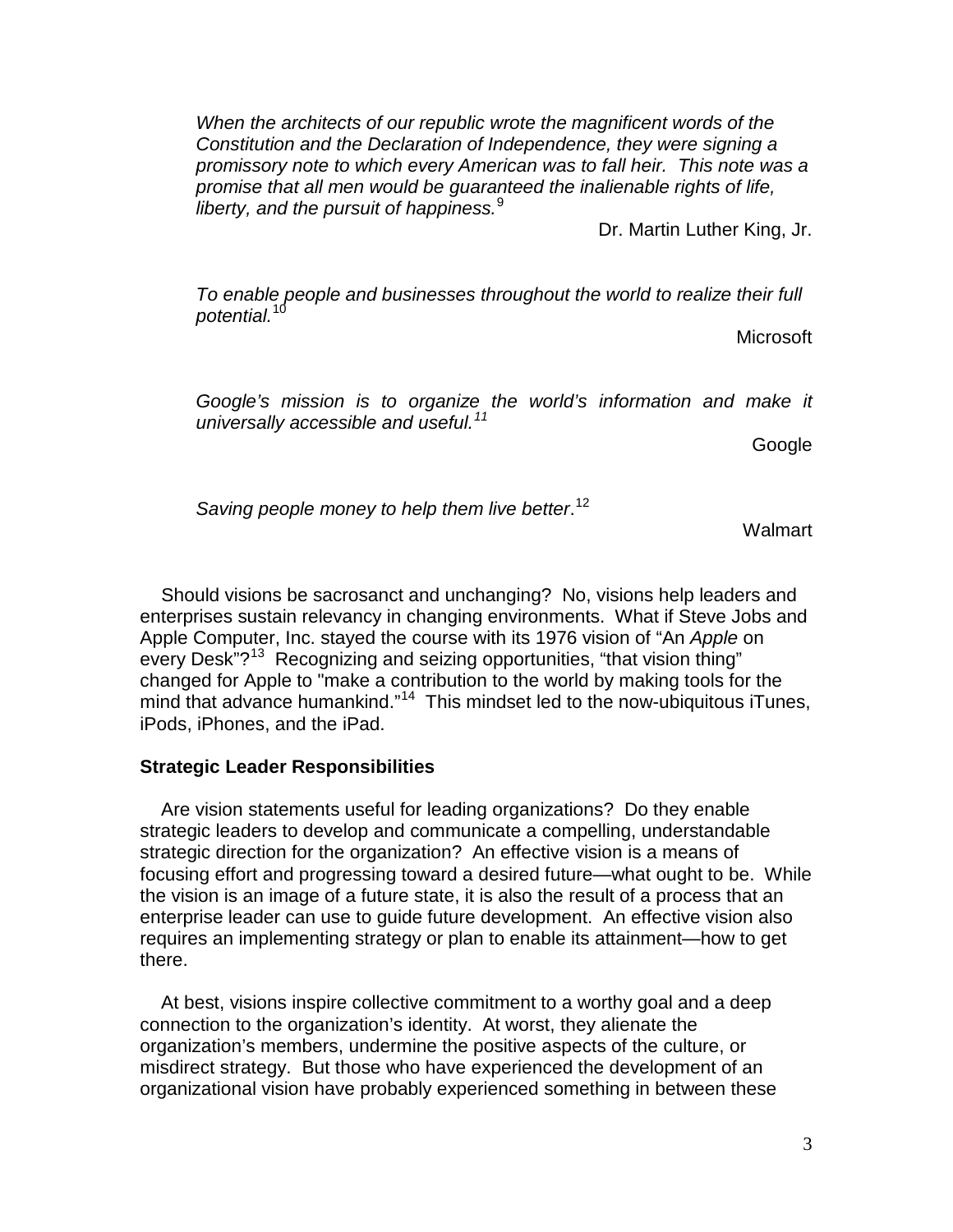extremes—the fundamental irrelevance of the vision to the real life of the organization, a vision that is little more than an empty assertion.

We intuitively grasp the importance of vision; its development and communication is a crucial element of good leadership. "Visionary" is a title given to the greatest of leaders: men and women who transform the expectations of not only their followers, but of entire societies and nations; who "change social structures in order to realize *new* values and purposes."[15](#page-7-14)

Creating the vision is a collaborative effort that begins with strategic leaders. Their competency, coupled with the authority of position, bestow upon strategic leaders the unique responsibility and opportunity to establish long-term strategic intent and direction. A strategic vision, properly articulated, can be compelling and enduring.

Few organizations, however, are blank slates. Strategic leaders may find themselves in organizations that already have a purpose, resources, stakeholders, culture, and history. Most organizations will also already have some sort of vision. Leaders are tempted to see themselves as better than their predecessors, and leaders as a result often discount the resources that they inherit. In the case of vision, this may result in an imprudent attitude of "out with the old, in with the new."

Defining the vision is the first step in the development of strategies and plans for change. Once the vision is expressed, then the methods and resources to achieve it should be identified. Visioning is an inherently creative process that may come from years of experience or deep study through education (Note that the Google founders were 23 years old when it was initially released in 1996.) The process brings together known information and new ideas, integrates these ideas with prospective technologies and future organizational requirements, and blends them into an innovative approach to realize the potential of its people. Through visioning, leaders forecast the future based on environmental conditions and trends to seek opportunities and identify competitors and threats. Leaders then develop the image of the desired "what ought to be" for the enterprise, positioning it for success in the future environment. Leaders build upon the visions of others that have gone before them.

*If I have seen further it is only by standing on the shoulders of giants.* [16](#page-7-15) Sir Isaac Newton

## **Creating the Vision**

A vision should be the product of a dynamic, logical, and collective organizational process. Vision is often attributed only to leaders because of their critical role in developing, articulating, and directing it. Effective visions however, are rarely the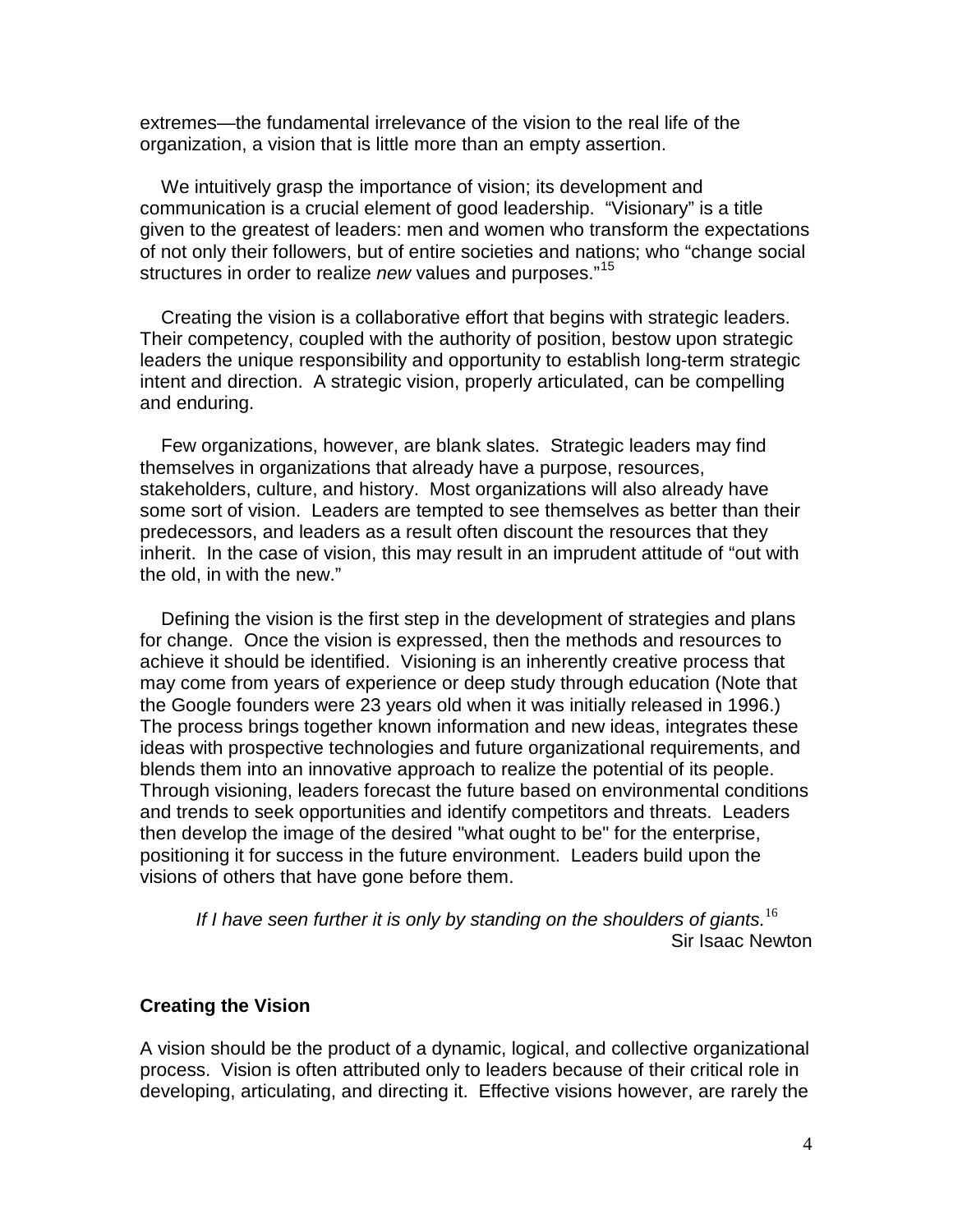result of leaders creating visions in isolation. Visions do not reside only in leaders; rather, visions are developed as a collaborative effort, with leaders performing the critical role of integrating and guiding the process.

Though far from simple, the visioning process consists primarily of examining the external environment, projecting likely future states, and developing a desired end state. In this task, leaders are assisted by the efforts of key members of the enterprise: deputies, chiefs of staff, subordinate leaders, and advisors. Visioning may be an informal process; however, at higher levels of organization, temporary or permanent specialized staffs—"think tanks" or "futures groups"—often assist leaders in this complex task.

The visioning process begins with a comprehensive assessment of the environment, the organization's history, mission, and trends as well as an understanding of competitors, to determine which are most likely to be dominant in determining the future of the enterprise—to discern opportunities and threats to its relevancy. The process should also incorporate an internal assessment of the organization to determine its strengths and weaknesses. From the examination of the environment and the enterprise, leaders project into the future and develop likely alternative future states. They must assess the future environment and state of the organization as objectively and realistically as possible. Creating a vision involves intuition based in judgment gained through experience. Experience in analyzing, integrating, and synthesizing information equips leaders with "frames of reference"—the ability to perceive new information, relationships, and possibilities. Although the collaboration with others internal and external to the enterprise is important, it is the leader whose experience, values, frames of reference, and role contribute most to the creation of the vision.

Complex visions captured in a few words, a sentence, or a paragraph can inspire and guide a large organization even without the direct presence of the leader. A brief vision statement can convey a conceptual image broad and powerful enough to give authority and offer utility over a more detailed, but less easily remembered, presentation of the vision. The vision statement should be flexible enough to accommodate a range of plausible futures and contain values that make it worthy of the effort required to achieve it. For example, this statement was made about the European Recovery Plan, better known as the Marshall Plan.

*Our policy is directed not against any country or doctrine but against hunger, poverty, desperation, and chaos. Its purpose should be the revival of a working economy in the world so as to permit the emergence of political and social conditions in which free institutions can exist.[17](#page-7-16)*

George C. Marshall, Secretary of State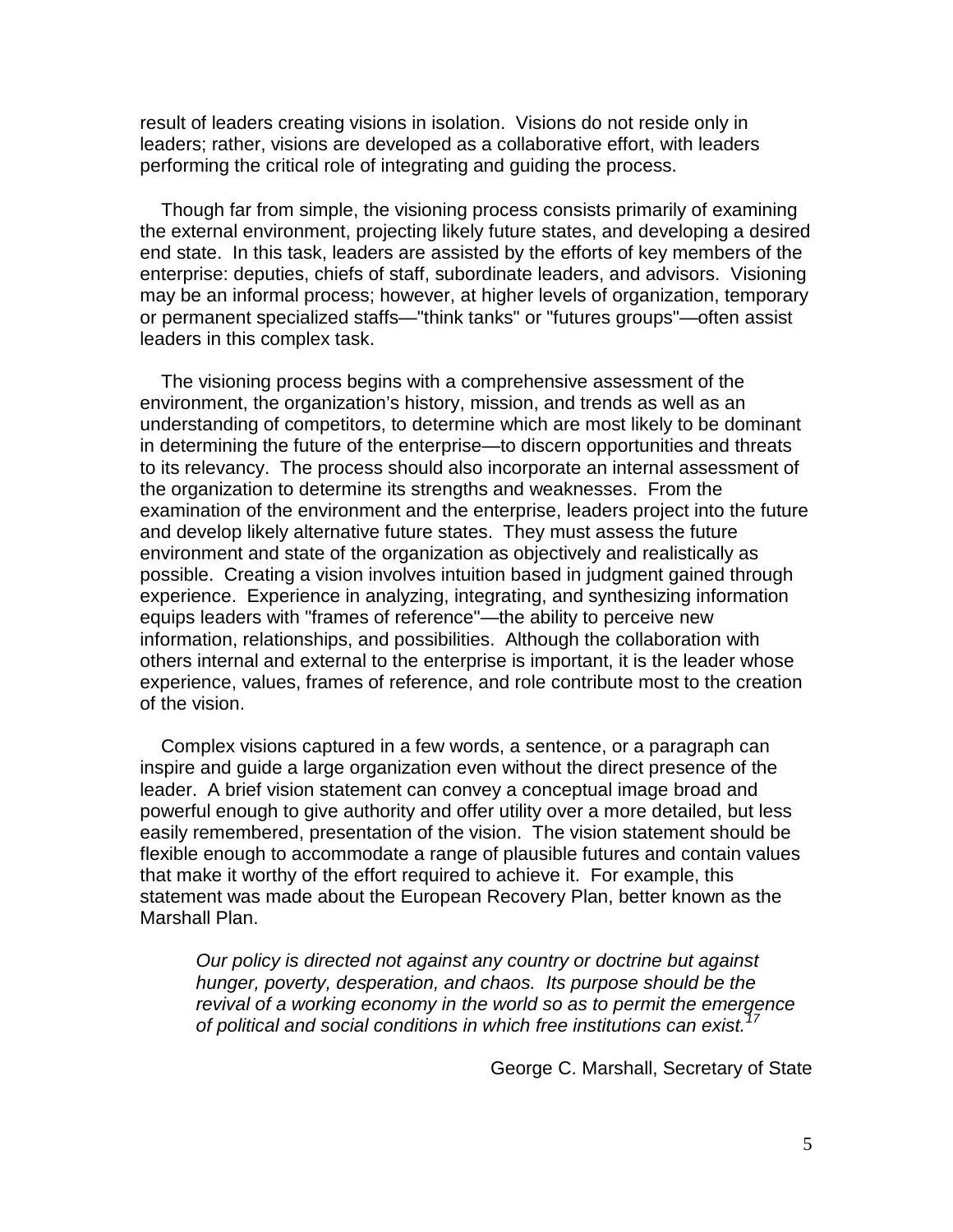Drawing from experience and knowledge, leaders apply judgment to create and decide upon the vision to pursue. As the U.S. Army struggled with defining its role with the disintegration of the Soviet Union threat in the 1990s and facing the 21st century as a new era of conflict, its senior leaders offered the following statements. We see a consistent theme in the purpose of the Army and should also discern its institutional responses to environmental conditions before and after the attacks of September 11, 2001.

*The Army's fundamental purpose is to fight and win the Nation's War by establishing conditions for lasting peace through land force dominance. This dominance is established through integration of the complementary capabilities of all the services.[18](#page-7-17)*

*FM 100-1 The Army, June 14, 1994*

*The Army's nonnegotiable contract with the American people is to fight and win our Nation's wars. Our unique contribution to national security is prompt, sustained land dominance across the range of military operations and spectrum of conflict. The Army provides the land force dominance essential to shaping the international security environment.*

*FM1 The Army*, June 14, 2001

## *U.S. Army Vision*

*Our Army is serving a Nation at war. This war requires that all elements of our national power be applied in a broad, unyielding, and relentless campaign... This is not business as usual... The Army's Way Ahead…explores how we will obtain a more relevant and ready campaignquality Army with a Joint and Expeditionary Mindset.[19](#page-7-18)*

General Peter J. Schoomaker, CSA, 2004

*The Army will remain America's principal land force, organized, trained, and equipped for prompt and sustained combat or operations on land to defeat enemy land forces and to seize, hold, and defend land areas, and provide forces for long term area security operations abroad, including initial establishment of military government pending transfer of this responsibility to other authorities. [20](#page-7-19)*

*Army Capstone Concept*, 2009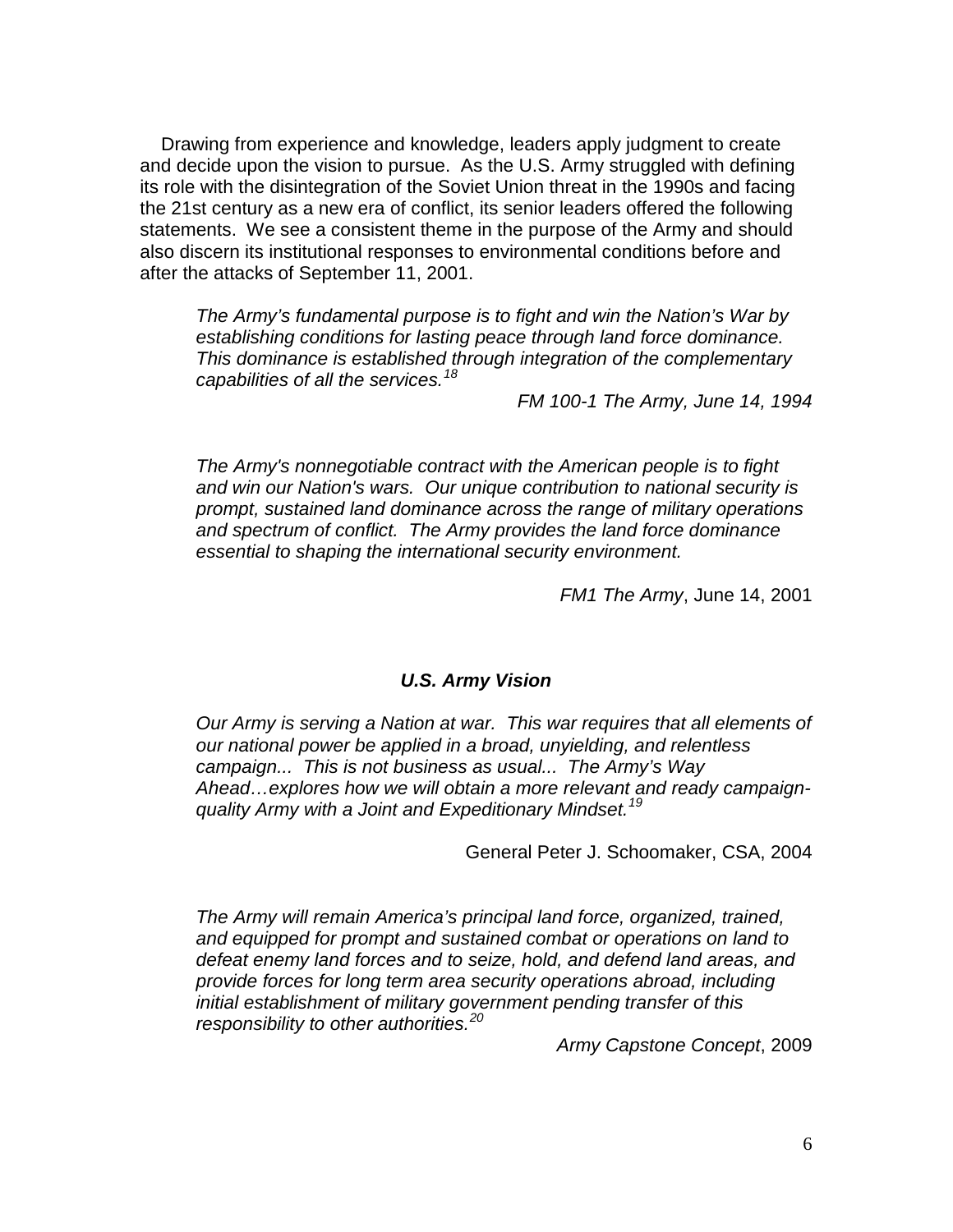Once a desired future state and resulting vision are developed, strategic leaders create a pathway to the future by means of strategy and plans. They develop ends (objectives), ways (concepts and methods), and means (resources) to achieve the vision. Explicitly defined objectives make vision attainment recognizable when it comes to fruition. Definable objectives also provide a method of measuring and evaluating progress toward achieving the vision. Thus said, visions serve another purpose—that of accountability. There is an inherent accountability of the leader to the enterprise members and external stakeholders to ensure that the leader's actions are consistent with the espoused vision. The vision is also a means of holding enterprise members accountable so that the organizational structures and processes, as well as their behaviors, remain in alignment with the vision.

## **SUMMARY**

*Vision is a leader-focused activity that gives a sense of identity, purpose, direction, and energy*. This process exists at many levels and in every type of organization; its content is the desired future of the organization. For that reason, vision adds value by providing the means for the enterprise to anticipate and move toward the future. Visions generally increase in complexity and extend in the time horizon at successively higher levels of organization. Strategic vision establishes the priority for influence and the allocation of resources.

This chapter has provided several perspectives on visions and the visioning process. It should be clear that there is no "cookie cutter" solution or best template for creating and implementing a vision. It is important for future strategic leaders to consider several techniques and to pursue the technique that fits the context of the enterprise and its environment.

Whether a leader offers a vision for change or a re-affirmation of the organization, the process of vision development is iterative and complex. The vision may emerge from within the organization; it may come about as a response to a radical, external threat; or it may reflect a leader's singular insight into an ambiguous future. Accordingly, success of an organization depends on strategic leaders' competency in influencing organizational alignment, conveying an effective vision, and managing change.

Leaders at every level of organizations must be effective custodians, developers, and articulators of their vision. In the military context, whether advisors to senior and strategic leaders or members of the Joint Chiefs of Staff, leaders guide the definition of the desired endstate for U.S. national security. Arguably, only strategic leaders possess the decision authority, perspective, position, and experience to derive a vision from assessment of the environment, understanding of personal and professional values, and appreciation of the potential of the enterprise. Leaders are also responsible for the continual evaluation and refinement of the vision in response to internal and external